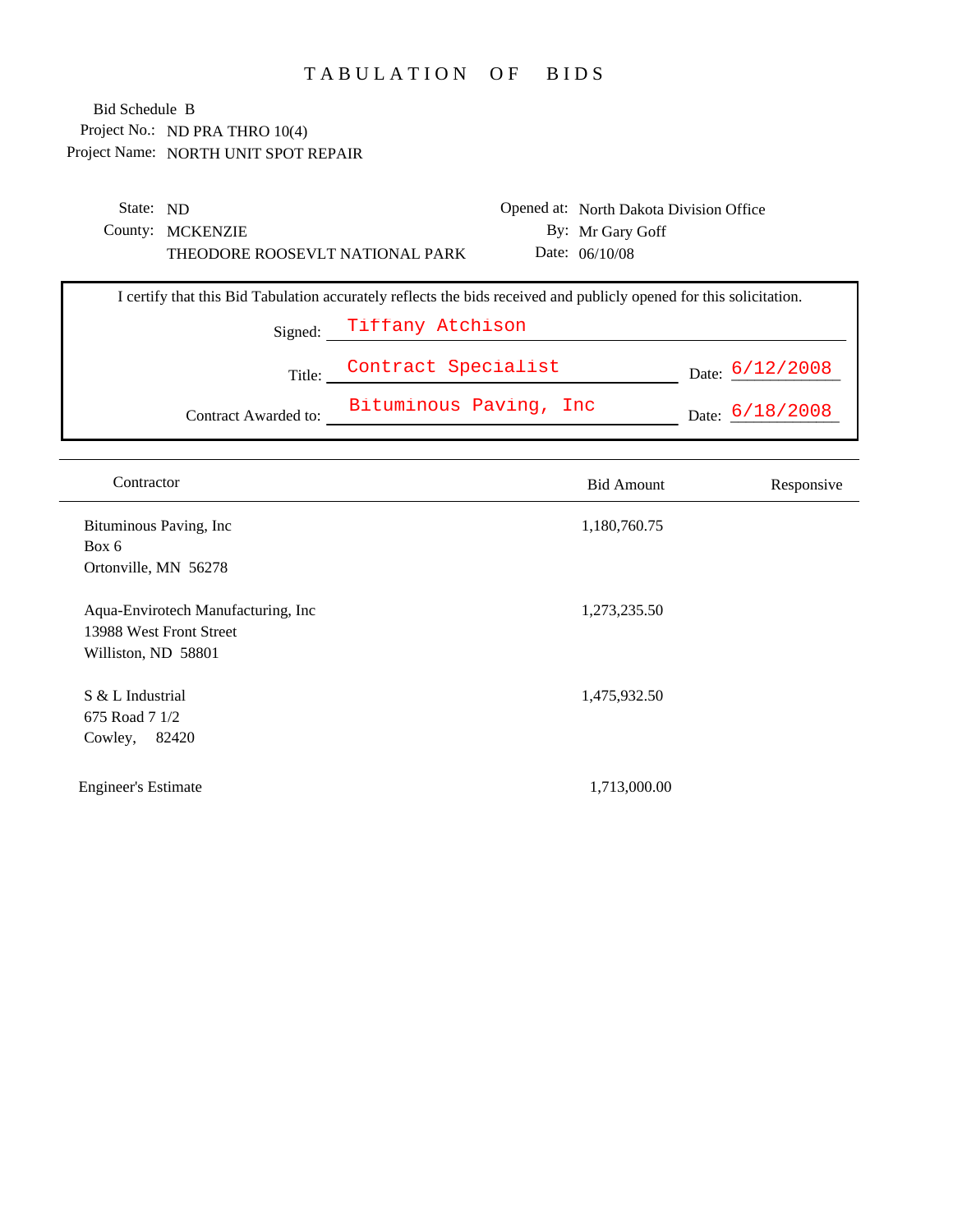| Item<br>No. | Item<br>Unit                       | Item<br>Description                               | Quantity   | Unit<br>Price | Amount     |
|-------------|------------------------------------|---------------------------------------------------|------------|---------------|------------|
| 15101-0000  | <b>LPSM</b>                        | <b>MOBILIZATION</b>                               |            |               |            |
|             | Bituminous Paving, Inc             |                                                   | <b>ALL</b> | 316,000.00    | 316,000.00 |
|             | Aqua-Envirotech Manufacturing, Inc |                                                   |            | 117,400.00    | 117,400.00 |
|             | S & L Industrial                   |                                                   |            | 270,000.00    | 270,000.00 |
|             | <b>ENGINEER'S ESTIMATE</b>         |                                                   |            | 155,420.00    | 155,420.00 |
| 15206-0000  | <b>STA</b>                         | SLOPE, REFERENCE, AND CLEARING AND GRUBBING STAKE |            |               |            |
|             | Bituminous Paving, Inc             |                                                   | 10.00      | 200.00        | 2,000.00   |
|             | Aqua-Envirotech Manufacturing, Inc |                                                   |            | 250.00        | 2,500.00   |
|             | S & L Industrial                   |                                                   |            | 2,000.00      | 20,000.00  |
|             | <b>ENGINEER'S ESTIMATE</b>         |                                                   |            | 600.00        | 6,000.00   |
| 15215-3000  | <b>EACH</b>                        | SURVEY AND STAKING, DRAINAGE STRUCTURE            |            |               |            |
|             | Bituminous Paving, Inc             |                                                   |            | 400.00        | 400.00     |
|             | Aqua-Envirotech Manufacturing, Inc |                                                   |            | 500.00        | 500.00     |
|             | S & L Industrial                   |                                                   |            | 6,000.00      | 6,000.00   |
|             | <b>ENGINEER'S ESTIMATE</b>         |                                                   |            | 3,000.00      | 3,000.00   |
| 15216-2000  | <b>STA</b>                         | SURVEY AND STAKING, GRADE FINISHING STAKES        |            |               |            |
|             | Bituminous Paving, Inc             |                                                   | 20.00      | 250.00        | 5,000.00   |
|             | Aqua-Envirotech Manufacturing, Inc |                                                   |            | 400.00        | 8,000.00   |
|             | S & L Industrial                   |                                                   |            | 2,000.00      | 40,000.00  |
|             | <b>ENGINEER'S ESTIMATE</b>         |                                                   |            | 700.00        | 14,000.00  |
| 15401-0000  | <b>LPSM</b>                        | <b>CONTRACTOR TESTING</b>                         |            |               |            |
|             | Bituminous Paving, Inc             |                                                   | <b>ALL</b> | 30,000.00     | 30,000.00  |
|             | Aqua-Envirotech Manufacturing, Inc |                                                   |            | 155,500.00    | 155,500.00 |
|             | S & L Industrial                   |                                                   |            | 40,000.00     | 40,000.00  |
|             | <b>ENGINEER'S ESTIMATE</b>         |                                                   |            | 50,000.00     | 50,000.00  |
| 15501-0000  | <b>LPSM</b>                        | <b>CONSTRUCTION SCHEDULE</b>                      |            |               |            |
|             | Bituminous Paving, Inc             |                                                   | ALL        | 27,000.00     | 27,000.00  |
|             | Aqua-Envirotech Manufacturing, Inc |                                                   |            | 15,000.00     | 15,000.00  |
|             | S & L Industrial                   |                                                   |            | 6,000.00      | 6,000.00   |
|             | <b>ENGINEER'S ESTIMATE</b>         |                                                   |            | 22,000.00     | 22,000.00  |
| 15705-0100  | <b>LNFT</b>                        | SOIL EROSION CONTROL, SILT FENCE                  |            |               |            |
|             | Bituminous Paving, Inc             |                                                   | 2,600      | 8.64          | 22,464.00  |
|             | Aqua-Envirotech Manufacturing, Inc |                                                   |            | 10.00         | 26,000.00  |
|             | S & L Industrial                   |                                                   |            | 6.00          | 15,600.00  |
|             | <b>ENGINEER'S ESTIMATE</b>         |                                                   |            | 7.00          | 18,200.00  |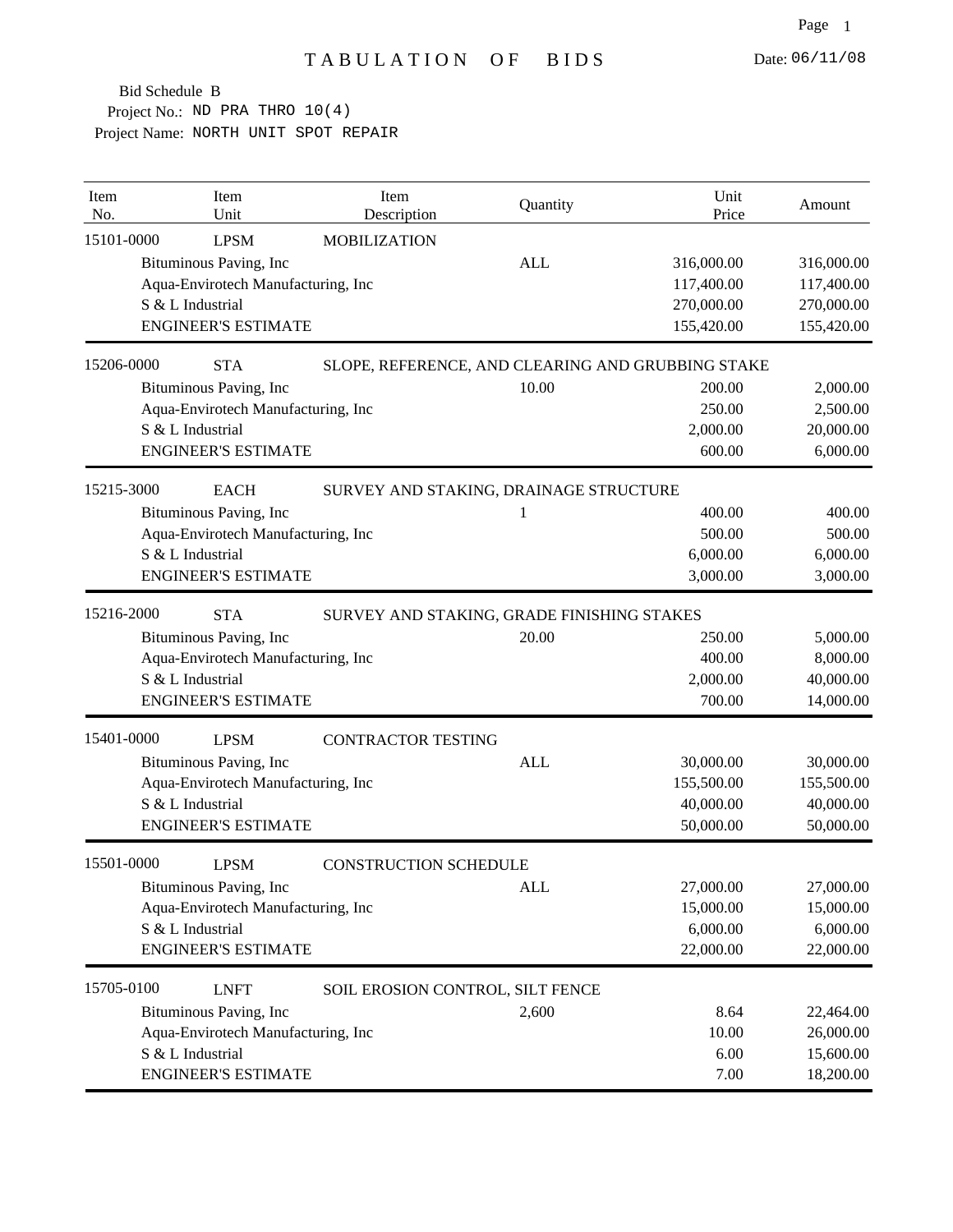| Item<br>No. |                        | Item<br>Unit                       | Item<br>Description            | Quantity                           | Unit<br>Price | Amount     |
|-------------|------------------------|------------------------------------|--------------------------------|------------------------------------|---------------|------------|
| 15705-1400  |                        | <b>LNFT</b>                        |                                | SOIL EROSION CONTROL, SEDIMENT LOG |               |            |
|             | Bituminous Paving, Inc |                                    |                                | 100                                | 10.00         | 1,000.00   |
|             |                        | Aqua-Envirotech Manufacturing, Inc |                                |                                    | 15.00         | 1,500.00   |
|             | S & L Industrial       |                                    |                                |                                    | 25.00         | 2,500.00   |
|             |                        | <b>ENGINEER'S ESTIMATE</b>         |                                |                                    | 15.00         | 1,500.00   |
| 20104-0000  |                        | <b>ACRE</b>                        | <b>CLEARING</b>                |                                    |               |            |
|             | Bituminous Paving, Inc |                                    |                                | 1.5                                | 9,000.00      | 13,500.00  |
|             |                        | Aqua-Envirotech Manufacturing, Inc |                                |                                    | 15,000.00     | 22,500.00  |
|             | S & L Industrial       |                                    |                                |                                    | 5,000.00      | 7,500.00   |
|             |                        | <b>ENGINEER'S ESTIMATE</b>         |                                |                                    | 2,500.00      | 3,750.00   |
| 20301-2400  |                        | <b>EACH</b>                        | <b>REMOVAL OF SIGN</b>         |                                    |               |            |
|             | Bituminous Paving, Inc |                                    |                                | 4                                  | 250.00        | 1,000.00   |
|             |                        | Aqua-Envirotech Manufacturing, Inc |                                |                                    | 300.00        | 1,200.00   |
|             | S & L Industrial       |                                    |                                |                                    | 300.00        | 1,200.00   |
|             |                        | <b>ENGINEER'S ESTIMATE</b>         |                                |                                    | 225.00        | 900.00     |
| 20302-2100  |                        | <b>LNFT</b>                        | REMOVAL OF PIPE CULVERT        |                                    |               |            |
|             | Bituminous Paving, Inc |                                    |                                | 65                                 | 24.00         | 1,560.00   |
|             |                        | Aqua-Envirotech Manufacturing, Inc |                                |                                    | 50.00         | 3,250.00   |
|             | S & L Industrial       |                                    |                                |                                    | 45.00         | 2,925.00   |
|             |                        | <b>ENGINEER'S ESTIMATE</b>         |                                |                                    | 50.00         | 3,250.00   |
| 20401-0000  |                        | <b>CUYD</b>                        | <b>ROADWAY EXCAVATION</b>      |                                    |               |            |
|             | Bituminous Paving, Inc |                                    |                                | 5,300                              | 8.40          | 44,520.00  |
|             |                        | Aqua-Envirotech Manufacturing, Inc |                                |                                    | 17.00         | 90,100.00  |
|             | S & L Industrial       |                                    |                                |                                    | 12.00         | 63,600.00  |
|             |                        | <b>ENGINEER'S ESTIMATE</b>         |                                |                                    | 60.00         | 318,000.00 |
| 20403-0000  |                        | <b>CUYD</b>                        | <b>UNCLASSIFIED BORROW</b>     |                                    |               |            |
|             | Bituminous Paving, Inc |                                    |                                | 4,900                              | 13.50         | 66,150.00  |
|             |                        | Aqua-Envirotech Manufacturing, Inc |                                |                                    | 25.00         | 122,500.00 |
|             | S & L Industrial       |                                    |                                |                                    | 38.00         | 186,200.00 |
|             |                        | <b>ENGINEER'S ESTIMATE</b>         |                                |                                    | 50.00         | 245,000.00 |
| 20420-0000  |                        | <b>CUYD</b>                        | <b>EMBANKMENT CONSTRUCTION</b> |                                    |               |            |
|             | Bituminous Paving, Inc |                                    |                                | 800                                | 10.00         | 8,000.00   |
|             |                        | Aqua-Envirotech Manufacturing, Inc |                                |                                    | 15.00         | 12,000.00  |
|             | S & L Industrial       |                                    |                                |                                    | 25.00         | 20,000.00  |
|             |                        | <b>ENGINEER'S ESTIMATE</b>         |                                |                                    | 40.00         | 32,000.00  |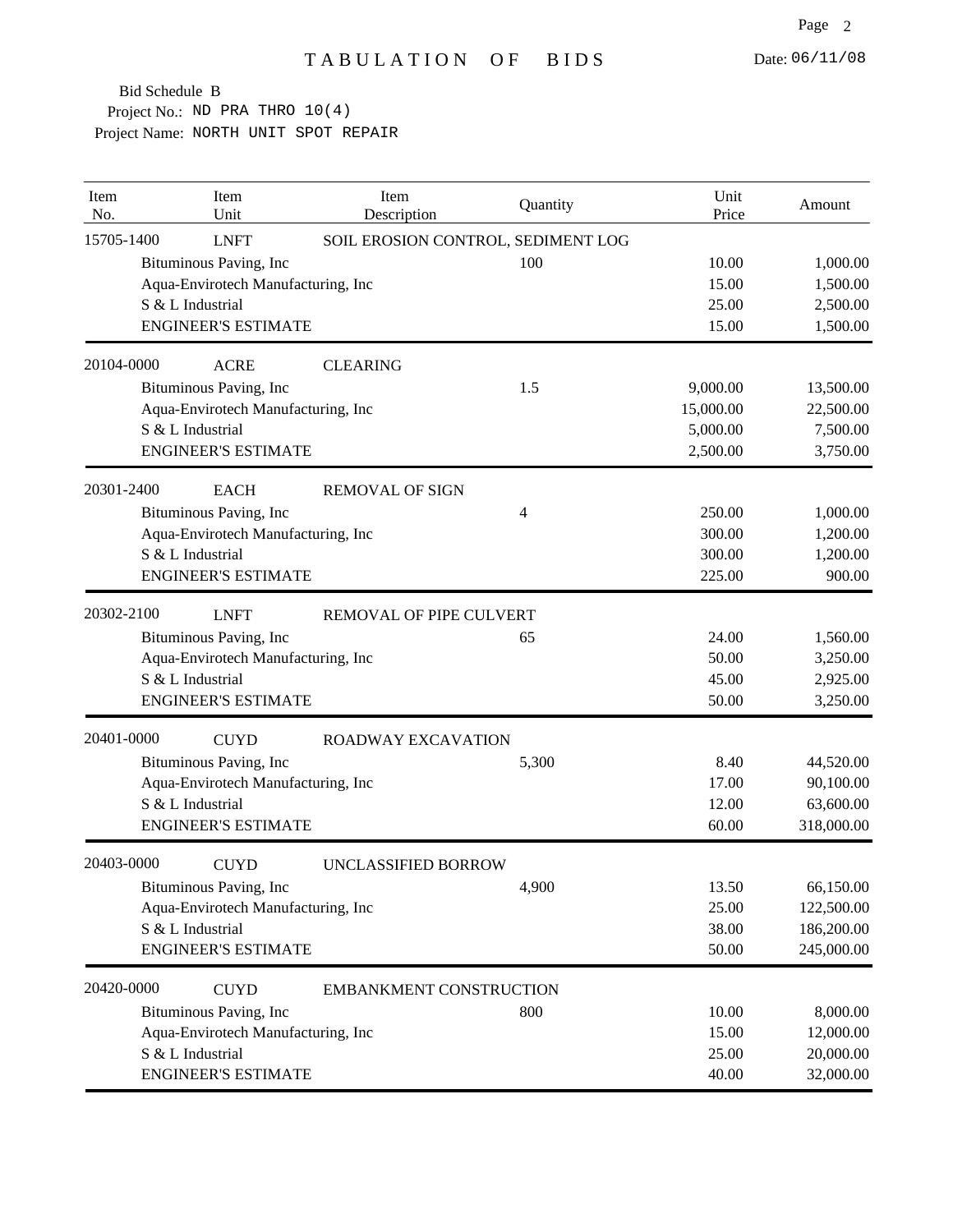| Item<br>No. | Item<br>Unit                       | Item<br>Description                                               | Quantity | Unit<br>Price | Amount     |
|-------------|------------------------------------|-------------------------------------------------------------------|----------|---------------|------------|
| 20703-1000  | SQYD                               | GEOGRID, UNIAXIAL                                                 |          |               |            |
|             | Bituminous Paving, Inc             |                                                                   | 2,075    | 6.60          | 13,695.00  |
|             | Aqua-Envirotech Manufacturing, Inc |                                                                   |          | 8.00          | 16,600.00  |
|             | S & L Industrial                   |                                                                   |          | 6.20          | 12,865.00  |
|             | <b>ENGINEER'S ESTIMATE</b>         |                                                                   |          | 8.00          | 16,600.00  |
| 20703-2000  | SQYD                               | GEOGRID, BIAXIAL                                                  |          |               |            |
|             | Bituminous Paving, Inc             |                                                                   | 8,125    | 6.60          | 53,625.00  |
|             | Aqua-Envirotech Manufacturing, Inc |                                                                   |          | 8.00          | 65,000.00  |
|             | S & L Industrial                   |                                                                   |          | 6.20          | 50,375.00  |
|             | <b>ENGINEER'S ESTIMATE</b>         |                                                                   |          | 8.00          | 65,000.00  |
| 25101-2000  | <b>CUYD</b>                        | PLACED RIPRAP, CLASS 2                                            |          |               |            |
|             | Bituminous Paving, Inc             |                                                                   | 17       | 73.50         | 1,249.50   |
|             | Aqua-Envirotech Manufacturing, Inc |                                                                   |          | 350.00        | 5,950.00   |
|             | S & L Industrial                   |                                                                   |          | 200.00        | 3,400.00   |
|             | <b>ENGINEER'S ESTIMATE</b>         |                                                                   |          | 120.00        | 2,040.00   |
| 25101-3000  | <b>CUYD</b>                        | PLACED RIPRAP, CLASS 3                                            |          |               |            |
|             | Bituminous Paving, Inc             |                                                                   | 17       | 86.10         | 1,463.70   |
|             | Aqua-Envirotech Manufacturing, Inc |                                                                   |          | 350.00        | 5,950.00   |
|             | S & L Industrial                   |                                                                   |          | 200.00        | 3,400.00   |
|             | <b>ENGINEER'S ESTIMATE</b>         |                                                                   |          | 120.00        | 2,040.00   |
| 30802-2000  | <b>TON</b>                         | ROADWAY AGGREGATE, METHOD 2                                       |          |               |            |
|             | Bituminous Paving, Inc             |                                                                   | 1,380    | 23.76         | 32,788.80  |
|             | Aqua-Envirotech Manufacturing, Inc |                                                                   |          | 35.00         | 48,300.00  |
|             | S & L Industrial                   |                                                                   |          | 55.00         | 75,900.00  |
|             | <b>ENGINEER'S ESTIMATE</b>         |                                                                   |          | 80.00         | 110,400.00 |
| 40401-0000  | <b>TON</b>                         | MINOR HOT ASPHALT CONCRETE                                        |          |               |            |
|             | Bituminous Paving, Inc             |                                                                   | 590      | 225.00        | 132,750.00 |
|             | Aqua-Envirotech Manufacturing, Inc |                                                                   |          | 145.00        | 85,550.00  |
|             | S & L Industrial                   |                                                                   |          | 200.00        | 118,000.00 |
|             | <b>ENGINEER'S ESTIMATE</b>         |                                                                   |          | 175.00        | 103,250.00 |
| 40920-1000  | <b>TON</b>                         | FOG SEAL, EMULSIFIED ASPHALT GRADE CSS-1 OR CSS-1H, SS-1 OR SS-1H |          |               |            |
|             | Bituminous Paving, Inc             |                                                                   | 12       | 1,000.00      | 12,000.00  |
|             | Aqua-Envirotech Manufacturing, Inc |                                                                   |          | 475.00        | 5,700.00   |
|             | S & L Industrial                   |                                                                   |          | 700.00        | 8,400.00   |
|             | <b>ENGINEER'S ESTIMATE</b>         |                                                                   |          | 550.00        | 6,600.00   |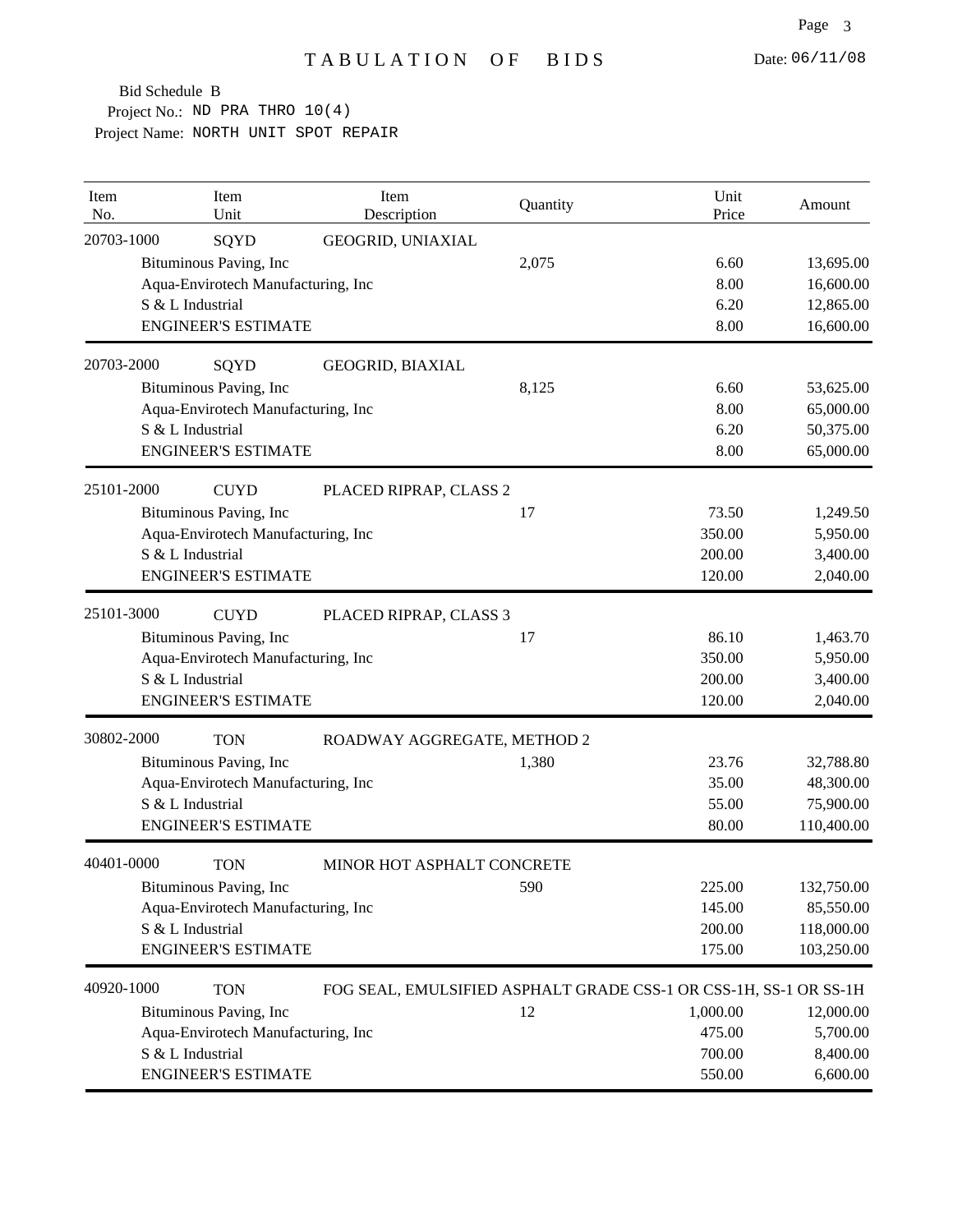| Item<br>No. | Item<br>Unit                       | Item<br>Description             | Quantity                                        | Unit<br>Price | Amount     |
|-------------|------------------------------------|---------------------------------|-------------------------------------------------|---------------|------------|
| 60201-0800  | <b>LNFT</b>                        | 24-INCH PIPE CULVERT (CONCRETE) |                                                 |               |            |
|             | Bituminous Paving, Inc             |                                 | 60                                              | 123.00        | 7,380.00   |
|             | Aqua-Envirotech Manufacturing, Inc |                                 |                                                 | 90.00         | 5,400.00   |
|             | S & L Industrial                   |                                 |                                                 | 335.00        | 20,100.00  |
|             | <b>ENGINEER'S ESTIMATE</b>         |                                 |                                                 | 90.00         | 5,400.00   |
| 60210-0800  | <b>EACH</b>                        |                                 | END SECTION FOR 24-INCH PIPE CULVERT (CONCRETE) |               |            |
|             | Bituminous Paving, Inc             |                                 | $\overline{c}$                                  | 1,140.00      | 2,280.00   |
|             | Aqua-Envirotech Manufacturing, Inc |                                 |                                                 | 1,200.00      | 2,400.00   |
|             | S & L Industrial                   |                                 |                                                 | 900.00        | 1,800.00   |
|             | <b>ENGINEER'S ESTIMATE</b>         |                                 |                                                 | 500.00        | 1,000.00   |
| 60501-0000  | <b>LNFT</b>                        | STANDARD UNDERDRAIN SYSTEM      |                                                 |               |            |
|             | Bituminous Paving, Inc             |                                 | 1,175                                           | 50.00         | 58,750.00  |
|             | Aqua-Envirotech Manufacturing, Inc |                                 |                                                 | 175.00        | 205,625.00 |
|             | S & L Industrial                   |                                 |                                                 | 125.00        | 146,875.00 |
|             | <b>ENGINEER'S ESTIMATE</b>         |                                 |                                                 | 125.00        | 146,875.00 |
| 60901-2300  | <b>LNFT</b>                        | CURB, ASPHALT, 6-INCH DEPTH     |                                                 |               |            |
|             | Bituminous Paving, Inc             |                                 | 1,325                                           | 60.00         | 79,500.00  |
|             | Aqua-Envirotech Manufacturing, Inc |                                 |                                                 | 20.00         | 26,500.00  |
|             | S & L Industrial                   |                                 |                                                 | 22.00         | 29,150.00  |
|             | <b>ENGINEER'S ESTIMATE</b>         |                                 |                                                 | 10.00         | 13,250.00  |
| 60908-1000  | SQYD                               | PAVED DITCH, ASPHALT            |                                                 |               |            |
|             | Bituminous Paving, Inc             |                                 | 525                                             | 85.00         | 44,625.00  |
|             | Aqua-Envirotech Manufacturing, Inc |                                 |                                                 | 45.00         | 23,625.00  |
|             | S & L Industrial                   |                                 |                                                 | 50.00         | 26,250.00  |
|             | <b>ENGINEER'S ESTIMATE</b>         |                                 |                                                 | 40.00         | 21,000.00  |
| 61701-2000  | <b>LNFT</b>                        |                                 | GUARDRAIL SYSTEM G4, TYPE 4, CLASS B WOOD POSTS |               |            |
|             | Bituminous Paving, Inc             |                                 | 625                                             | 50.00         | 31,250.00  |
|             | Aqua-Envirotech Manufacturing, Inc |                                 |                                                 | 60.00         | 37,500.00  |
|             | S & L Industrial                   |                                 |                                                 | 40.00         | 25,000.00  |
|             | <b>ENGINEER'S ESTIMATE</b>         |                                 |                                                 | 60.00         | 37,500.00  |
| 61702-0600  | <b>EACH</b>                        | TERMINAL SECTION, TYPE FLARED   |                                                 |               |            |
|             | Bituminous Paving, Inc             |                                 | 4                                               | 4,326.00      | 17,304.00  |
|             | Aqua-Envirotech Manufacturing, Inc |                                 |                                                 | 5,500.00      | 22,000.00  |
|             | S & L Industrial                   |                                 |                                                 | 600.00        | 2,400.00   |
|             | <b>ENGINEER'S ESTIMATE</b>         |                                 |                                                 | 5,000.00      | 20,000.00  |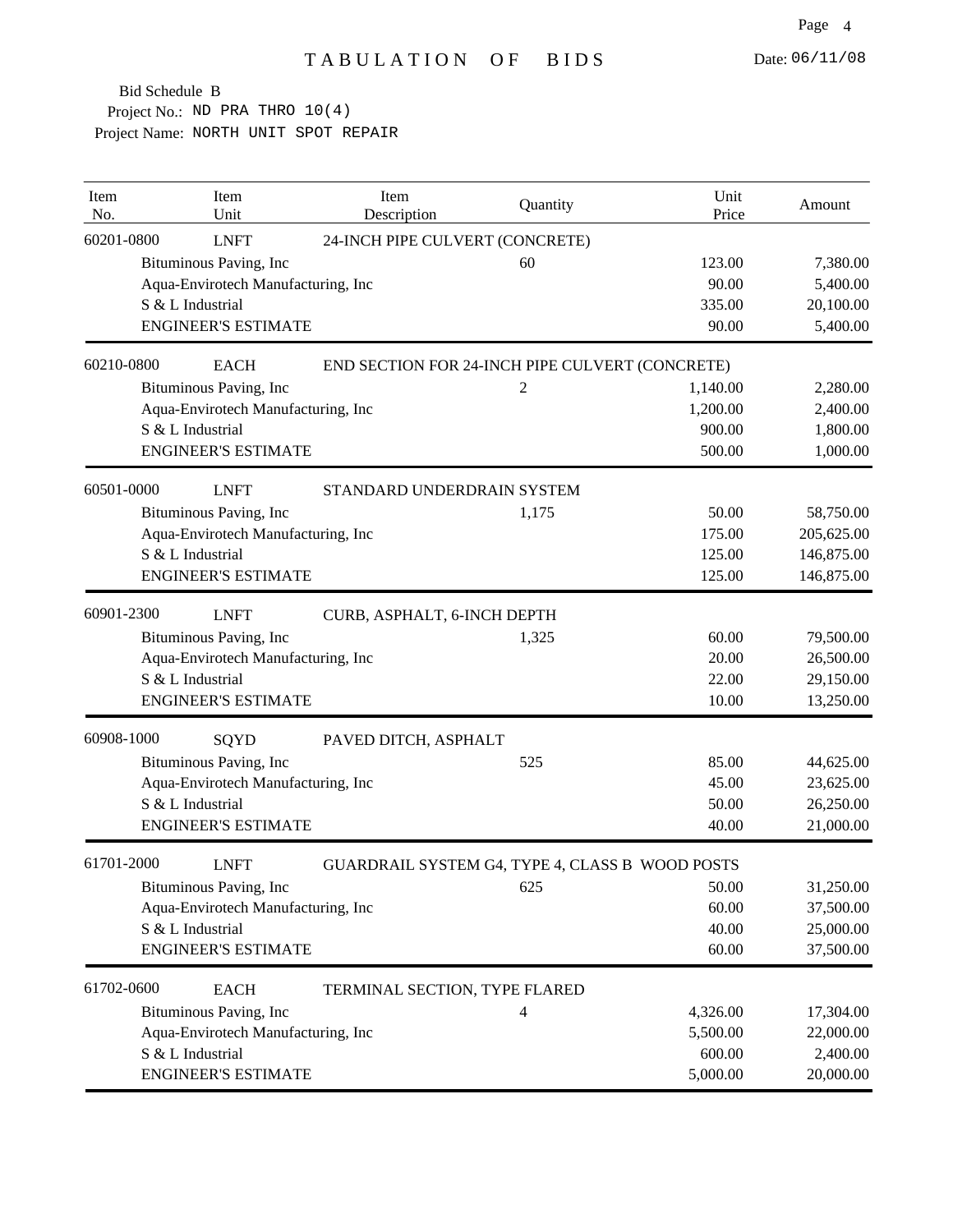| Item<br>No. | Item<br>Unit                       | Item<br>Description                       | Quantity | Unit<br>Price                                      | Amount    |
|-------------|------------------------------------|-------------------------------------------|----------|----------------------------------------------------|-----------|
| 61902-0000  | <b>EACH</b>                        | <b>GATE</b>                               |          |                                                    |           |
|             | Bituminous Paving, Inc             |                                           | 1        | 10,500.00                                          | 10,500.00 |
|             | Aqua-Envirotech Manufacturing, Inc |                                           |          | 14,000.00                                          | 14,000.00 |
|             | S & L Industrial                   |                                           |          | 7,600.00                                           | 7,600.00  |
|             | <b>ENGINEER'S ESTIMATE</b>         |                                           |          | 10,000.00                                          | 10,000.00 |
| 62201-0200  | <b>HOUR</b>                        | DUMP TRUCK, 8 CUBIC YARD MINIMUM CAPACITY |          |                                                    |           |
|             | Bituminous Paving, Inc             |                                           | 40       | 120.00                                             | 4,800.00  |
|             | Aqua-Envirotech Manufacturing, Inc |                                           |          | 80.00                                              | 3,200.00  |
|             | S & L Industrial                   |                                           |          | 25.00                                              | 1,000.00  |
|             | <b>ENGINEER'S ESTIMATE</b>         |                                           |          | 100.00                                             | 4,000.00  |
| 62201-2850  | <b>HOUR</b>                        | MOTOR GRADER, 12 FOOT MINIMUM BLADE       |          |                                                    |           |
|             | Bituminous Paving, Inc             |                                           | 40       | 125.00                                             | 5,000.00  |
|             | Aqua-Envirotech Manufacturing, Inc |                                           |          | 110.00                                             | 4,400.00  |
|             | S & L Industrial                   |                                           |          | 25.00                                              | 1,000.00  |
|             | <b>ENGINEER'S ESTIMATE</b>         |                                           |          | 130.00                                             | 5,200.00  |
| 62201-3350  | <b>HOUR</b>                        |                                           |          | HYDRAULIC EXCAVATOR, 1 CUBIC YARD MINIMUM CAPACITY |           |
|             | Bituminous Paving, Inc             |                                           | 50       | 135.00                                             | 6,750.00  |
|             | Aqua-Envirotech Manufacturing, Inc |                                           |          | 130.00                                             | 6,500.00  |
|             | S & L Industrial                   |                                           |          | 25.00                                              | 1,250.00  |
|             | <b>ENGINEER'S ESTIMATE</b>         |                                           |          | 150.00                                             | 7,500.00  |
| 62301-0000  | <b>HOUR</b>                        | <b>GENERAL LABOR</b>                      |          |                                                    |           |
|             | Bituminous Paving, Inc             |                                           | 80       | 42.00                                              | 3,360.00  |
|             | Aqua-Envirotech Manufacturing, Inc |                                           |          | 45.00                                              | 3,600.00  |
|             | S & L Industrial                   |                                           |          | 30.00                                              | 2,400.00  |
|             | <b>ENGINEER'S ESTIMATE</b>         |                                           |          | 45.00                                              | 3,600.00  |
| 62302-1000  | <b>HOUR</b>                        | SPECIAL LABOR, HIRED TECHNICAL SERVICES   |          |                                                    |           |
|             | Bituminous Paving, Inc             |                                           | 90       | 150.00                                             | 13,500.00 |
|             | Aqua-Envirotech Manufacturing, Inc |                                           |          | 160.00                                             | 14,400.00 |
|             | S & L Industrial                   |                                           |          | 35.00                                              | 3,150.00  |
|             | <b>ENGINEER'S ESTIMATE</b>         |                                           |          | 100.00                                             | 9,000.00  |
| 62302-1100  | <b>HOUR</b>                        | SPECIAL LABOR, HIRED SURVEY SERVICES      |          |                                                    |           |
|             | Bituminous Paving, Inc             |                                           | 100      | 200.00                                             | 20,000.00 |
|             | Aqua-Envirotech Manufacturing, Inc |                                           |          | 160.00                                             | 16,000.00 |
|             | S & L Industrial                   |                                           |          | 35.00                                              | 3,500.00  |
|             | <b>ENGINEER'S ESTIMATE</b>         |                                           |          | 130.00                                             | 13,000.00 |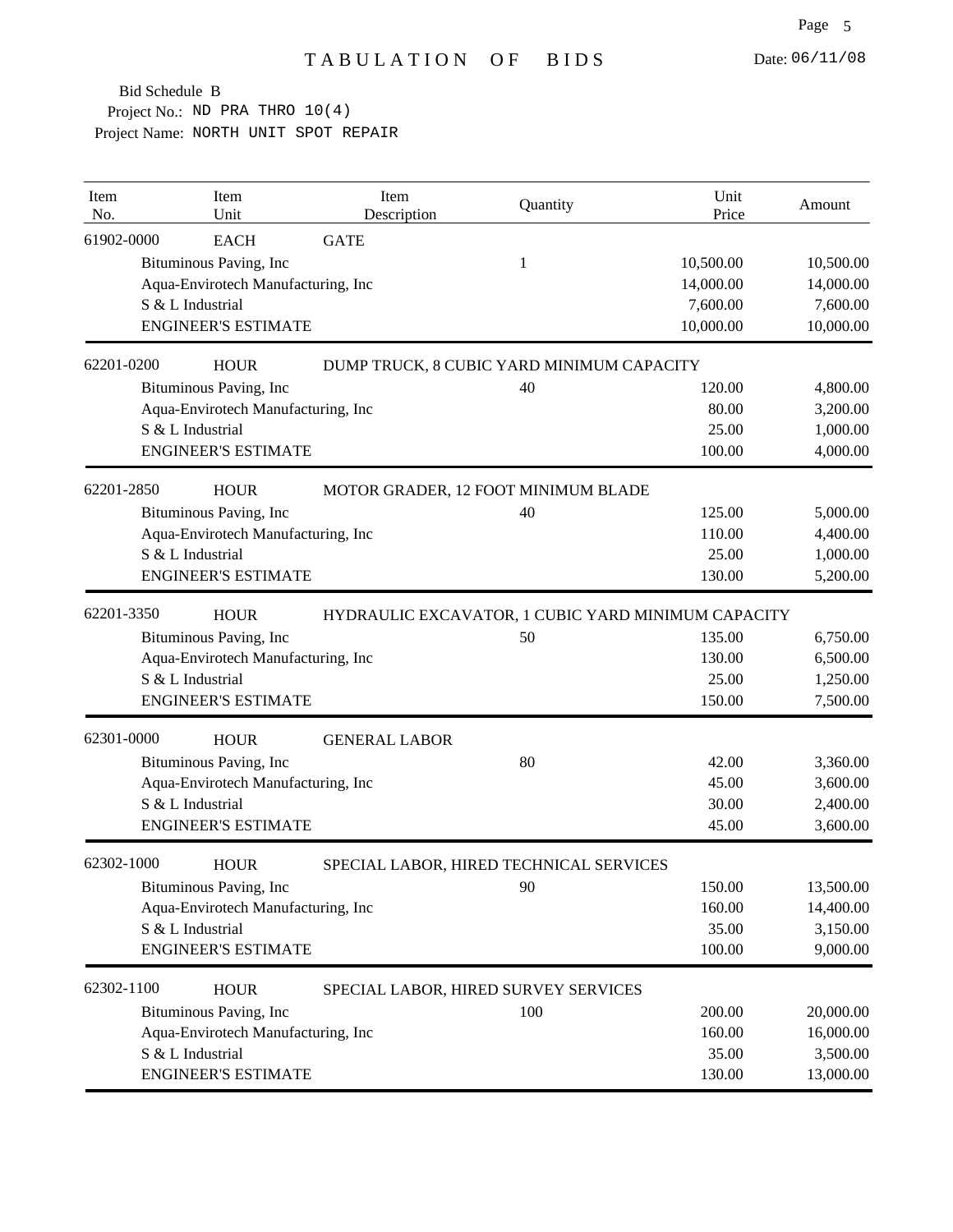| Item<br>No. | Item<br>Unit                       | Item<br>Description              | Quantity                                         | Unit<br>Price | Amount    |
|-------------|------------------------------------|----------------------------------|--------------------------------------------------|---------------|-----------|
| 62405-0300  | SQYD                               |                                  | PLACING CONSERVED TOPSOIL, 4-INCH DEPTH          |               |           |
|             | Bituminous Paving, Inc             |                                  | 4,400                                            | 0.36          | 1,584.00  |
|             | Aqua-Envirotech Manufacturing, Inc |                                  |                                                  | 11.00         | 48,400.00 |
|             | S & L Industrial                   |                                  |                                                  | 6.00          | 26,400.00 |
|             | <b>ENGINEER'S ESTIMATE</b>         |                                  |                                                  | 10.00         | 44,000.00 |
| 62502-0000  | SQYD                               | TURF ESTABLISHMENT               |                                                  |               |           |
|             | Bituminous Paving, Inc             |                                  | 4,400                                            | 4.80          | 21,120.00 |
|             | Aqua-Envirotech Manufacturing, Inc |                                  |                                                  | 4.00          | 17,600.00 |
|             | S & L Industrial                   |                                  |                                                  | 2.00          | 8,800.00  |
|             | <b>ENGINEER'S ESTIMATE</b>         |                                  |                                                  | 8.00          | 35,200.00 |
| 62901-1100  | SQYD                               |                                  | ROLLED EROSION CONTROL PRODUCT, TYPE 4           |               |           |
|             | Bituminous Paving, Inc             |                                  | 425                                              | 3.69          | 1,568.25  |
|             | Aqua-Envirotech Manufacturing, Inc |                                  |                                                  | 2.50          | 1,062.50  |
|             | S & L Industrial                   |                                  |                                                  | 4.00          | 1,700.00  |
|             | <b>ENGINEER'S ESTIMATE</b>         |                                  |                                                  | 7.00          | 2,975.00  |
| 63301-0000  | <b>EACH</b>                        | <b>SIGN SYSTEM</b>               |                                                  |               |           |
|             | Bituminous Paving, Inc             |                                  | $\overline{c}$                                   | 1,500.00      | 3,000.00  |
|             | Aqua-Envirotech Manufacturing, Inc |                                  |                                                  | 1,300.00      | 2,600.00  |
|             | S & L Industrial                   |                                  |                                                  | 400.00        | 800.00    |
|             | <b>ENGINEER'S ESTIMATE</b>         |                                  |                                                  | 500.00        | 1,000.00  |
| 63401-0300  | <b>LNFT</b>                        | PAVEMENT MARKINGS, TYPE B, SOLID |                                                  |               |           |
|             | Bituminous Paving, Inc             |                                  | 10,350                                           | 0.26          | 2,691.00  |
|             | Aqua-Envirotech Manufacturing, Inc |                                  |                                                  | 0.17          | 1,759.50  |
|             | S & L Industrial                   |                                  |                                                  | 0.55          | 5,692.50  |
|             | <b>ENGINEER'S ESTIMATE</b>         |                                  |                                                  | 3.00          | 31,050.00 |
| 63501-2000  | <b>LPSM</b>                        |                                  | TEMPORARY TRAFFIC CONTROL, TRAFFIC SIGNAL SYSTEM |               |           |
|             | Bituminous Paving, Inc             |                                  | <b>ALL</b>                                       | 10,500.00     | 10,500.00 |
|             | Aqua-Envirotech Manufacturing, Inc |                                  |                                                  | 1.00          | 1.00      |
|             | S & L Industrial                   |                                  |                                                  | 50,000.00     | 50,000.00 |
|             | <b>ENGINEER'S ESTIMATE</b>         |                                  |                                                  | 50,000.00     | 50,000.00 |
| 63502-0700  | <b>EACH</b>                        | TEMPORARY TRAFFIC CONTROL, CONE  |                                                  |               |           |
|             | Bituminous Paving, Inc             |                                  | 125                                              | 6.18          | 772.50    |
|             | Aqua-Envirotech Manufacturing, Inc |                                  |                                                  | 3.00          | 375.00    |
|             | S & L Industrial                   |                                  |                                                  | 3.00          | 375.00    |
|             | <b>ENGINEER'S ESTIMATE</b>         |                                  |                                                  | 25.00         | 3,125.00  |